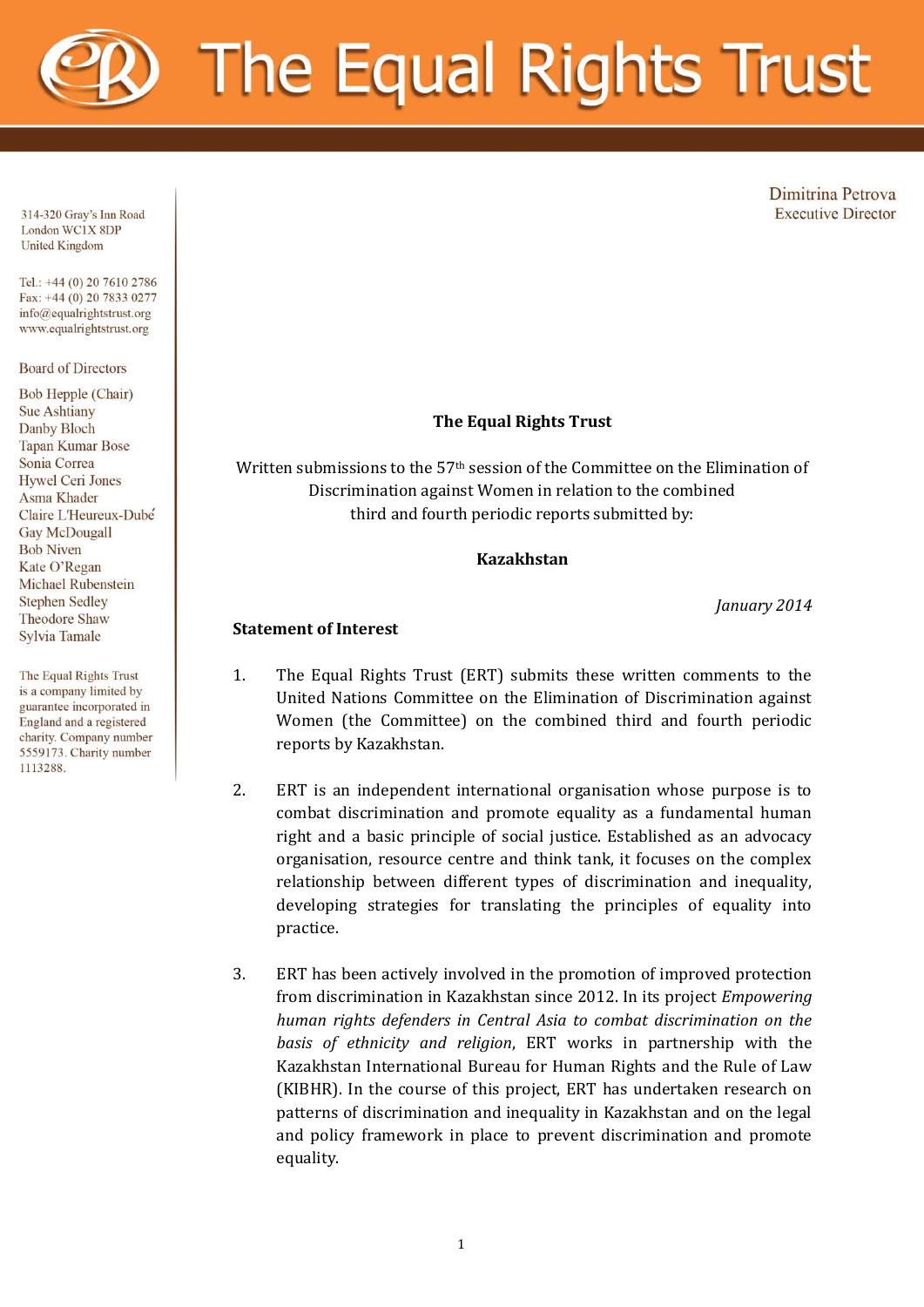- 4. This submission focuses on the extent to which Kazakhstan has met its obligations to respect, protect and fulfil the right of women to non-discrimination. In particular, the submission is concerned with Kazakhstan's performance under Articles 2(a) and (b) of the Convention on the Elimination of All Forms of Discrimination against Women (the Convention). In assessing Kazakhstan's adherence to its obligations under Articles 2(a) and (b), the submission relies on the interpretation of these provisions which has been provided by the Committee in its General Recommendation No. 28.<sup>1</sup>
- 5. The submission also relies upon the Declaration of Principles on Equality (the Declaration),<sup>2</sup> a document of international best practice on equality. The Declaration was drafted and adopted in 2008 by 128 prominent human rights and equality advocates and experts, and has been described as "the current international understanding of Principles on Equality".<sup>3</sup> It has also been endorsed by the Parliamentary Assembly of the Council of Europe.<sup>4</sup>
- 6. The submission examines deficiencies and gaps within the existing legislative framework in Kazakhstan such that it falls short of the standard required under Article 2 of the Convention in certain key areas.

# **Constitutional and Legislative Framework (Article 2)**

- 7. Under Article 2(a) of the Convention, States Parties undertake to "condemn discrimination against women in all its forms, agree to pursue by all appropriate means and without delay a policy of eliminating discrimination against women" and to "embody the principle of the equality of men and women in their national constitutions or other appropriate legislation if not yet incorporated therein and to ensure, through law and other appropriate means, the practical realization of this principle". Further, under Article 2(b), States Parties undertake to "adopt appropriate legislative and other measures, including sanctions where appropriate, prohibiting all discrimination against women".
- 8. The Committee, in its General Recommendation No. 28 on the Core Obligations of State Parties under Article 2 of the Convention on the Elimination of All Forms of Discrimination Against Women (General Recommendation No. 28), has elaborated on the nature of states' obligation arising under Article 2, stating that:

*Article 2 is crucial to the full implementation of the Convention since it identifies the nature of the general legal obligations of States parties.* 

<sup>1</sup> Committee on the Elimination of Discrimination Against Women, *General Recommendation No. 28 on the core obligations of States parties under article 2*, UN Doc. CEDAW/C/GC/28, 2010.

<sup>2</sup> *Declaration of Principles on Equality*, The Equal Rights Trust, London, 2008.

<sup>3</sup> *Naz Foundation v. Government of NCT of Delhi and Others* WP(C) No.7455/2001, Para 93.

<sup>4</sup> Parliamentary Assembly of the Council of Europe, *Resolution and Recommendation: The Declaration of Principles on Equality and activities of the Council of Europe*, REC 1986 (2011), 25 November 2011, available at: http://assembly.coe.int/ASP/Doc/ATListingDetails\_E.asp?ATID=11380.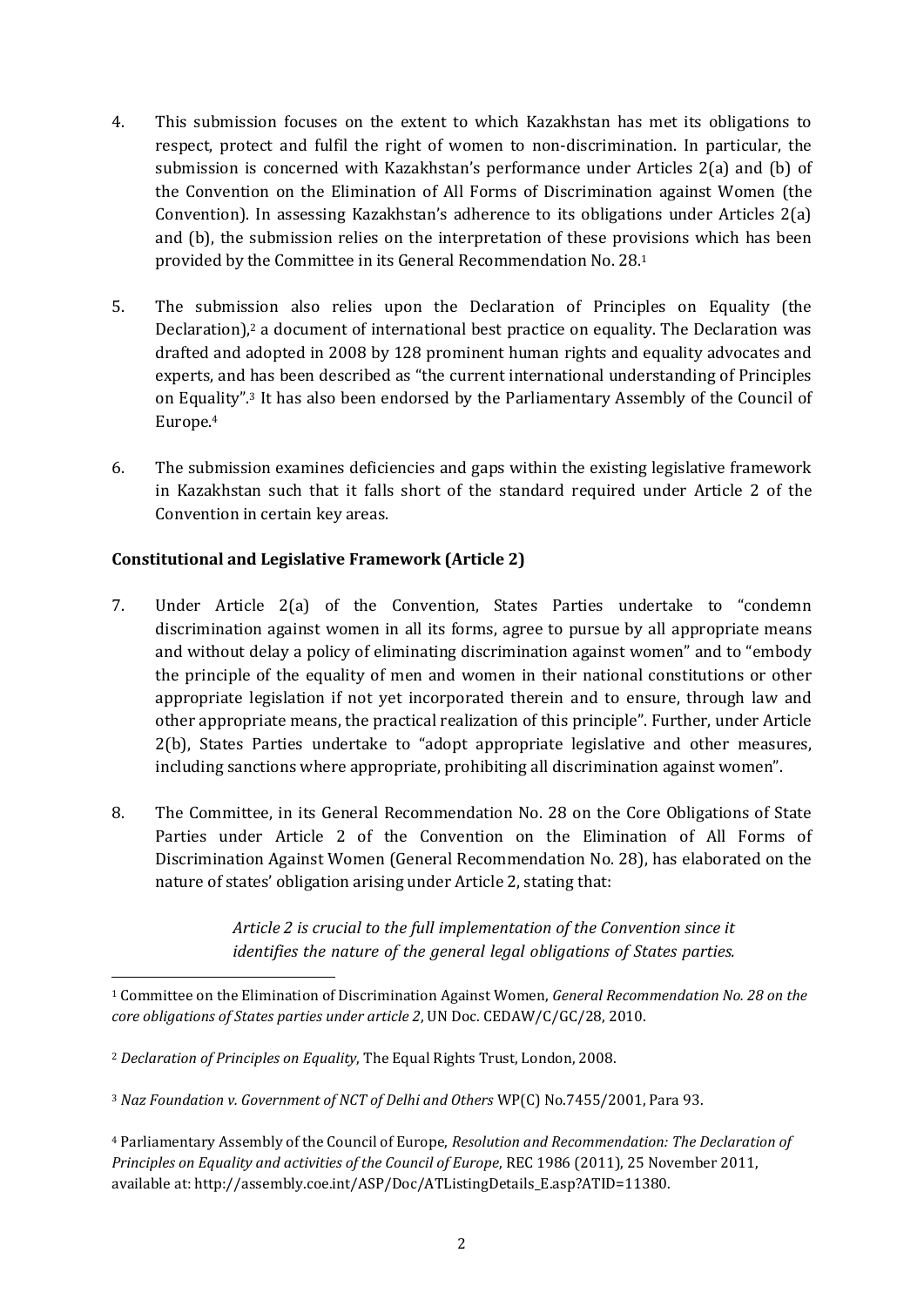*The obligations enshrined in article 2 are inextricably linked with all other substantive provisions of the Convention, as States parties have the obligation to ensure that all the rights enshrined in the Convention are fully respected at the national level.*<sup>5</sup>

- 9. The Committee has further confirmed that the obligation on state parties under Article 2 has three elements. States are required to *respect* the right to non-discrimination by refraining from "making laws, policies, regulations, programmes, administrative procedures and institutional structures that directly or indirectly result in the denial of the equal enjoyment by women of their civil, political, economic, social and cultural rights";<sup>6</sup> to *protect* the right by "protect[ing] women from discrimination by private actors and tak[ing] steps directly aimed at eliminating customary and all other practices that prejudice and perpetuate the notion of inferiority or superiority of either of the sexes";<sup>7</sup> and to *fulfil* the right by adopting a "wide variety of steps to ensure that women and men enjoy equal rights *de jure* and *de facto*, including, where appropriate, the adoption of temporary special measures".<sup>8</sup>
- 10. Protection from discrimination on grounds of sex in Kazakhstan is provided by both the Constitution and Law No. 223-IV ZRK "on State guarantees of equal rights and opportunities for men and women". In its concluding observations when Kazakhstan was last reviewed by the Committee in 2007, the Committee made reference to the draft version of the law and requested Kazakhstan:

*[T]o ensure that the draft law on equal rights and equal opportunities contains a definition of discrimination in line with article 1 of the Convention, encompassing both direct and indirect discrimination, and extending to acts of discrimination by public and private actors, and also calls on the State party to enact speedily the draft law.*<sup>9</sup>

- 11. ERT has born in mind the Committee's request in the preparation of this written information.
- 12. The most important non-discrimination provision in the Constitution is Article 14 which states:

*1. All are equal before the law and courts.*

1

<sup>7</sup> *Ibid*., Para 9.

<sup>8</sup> *Ibid*., Para 9.

<sup>5</sup> See above, note 1, Para 6.

<sup>6</sup> *Ibid*., Para 9.

<sup>9</sup> Committee on the Elimination of Discrimination against Women, *Concluding comments of the Committee on the Elimination of Discrimination against Women: Kazakhstan*, UN Doc. CEDAW/C/KAZ/CO/2, 2 February 2007, Para 12.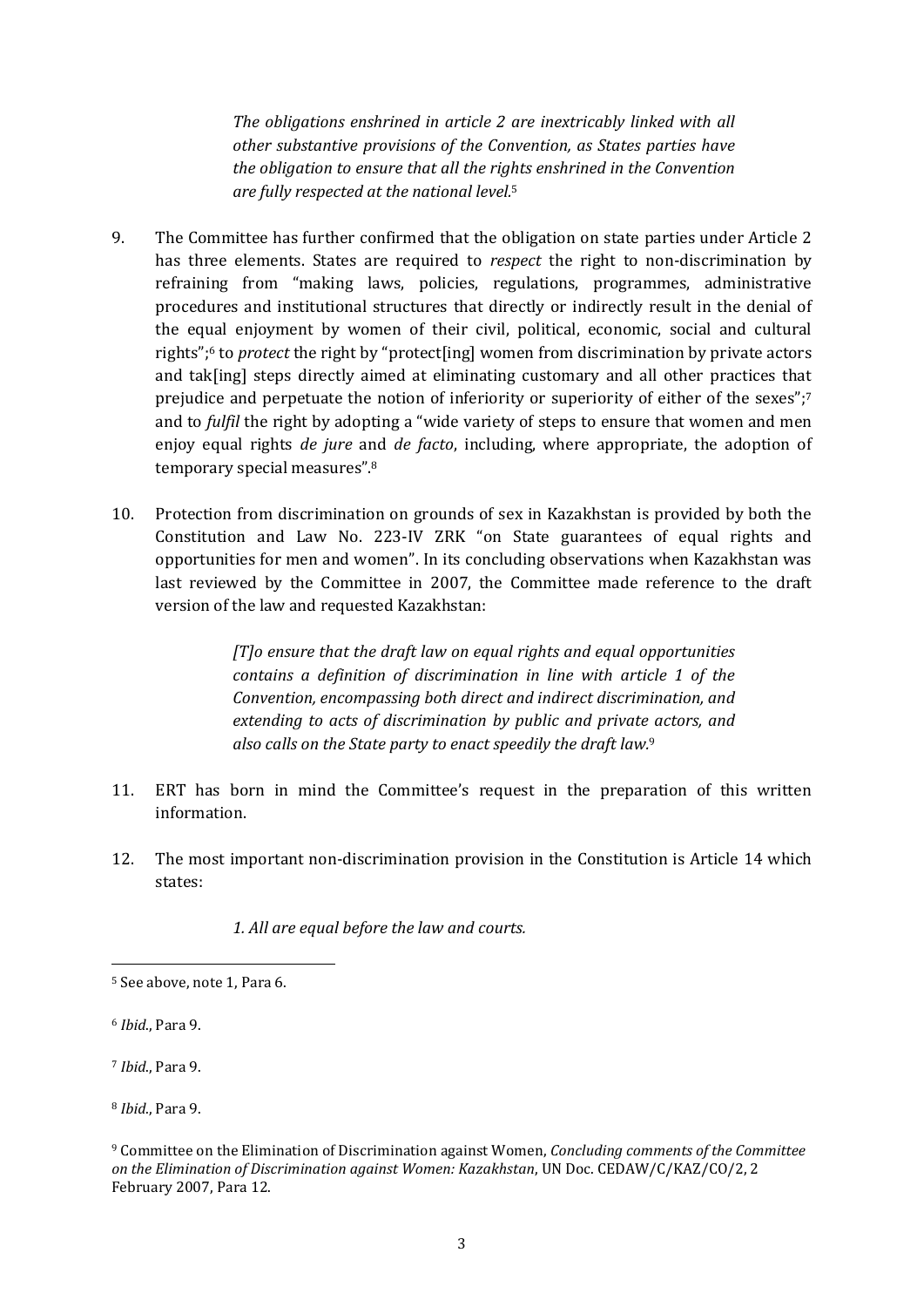*2. No one may be subjected to any discrimination for reasons of origin, social status, occupation, property status, gender, race, ethnic affiliation, language, religious affiliation, opinions, place of residence or for any other circumstance.* (emphasis added)

- 13. In addition, Article 24(2) provides that "Everyone shall have the right to safe and hygienic working conditions, to just remuneration for labour without discrimination, as well as to social protection against unemployment."
- 14. The primary means, however, by which women in Kazakhstan are able to enforce their right to non-discrimination is through Law No. 223-IV ZRK "on State guarantees of equal rights and opportunities for men and women" (the "Equal Opportunities Law"). Whilst this legislation provides a degree of protection from discrimination, it has a number of omissions, meaning that it fall shorts of the standard of protection required by the Convention in a number of respects.

#### *Grounds of Discrimination / Multiple Discrimination*

15. The Equal Opportunities Law prohibits discrimination on grounds of sex. However, the Committee has stated that merely prohibiting discrimination on grounds of sex and gender is insufficient to ensure effective protection of women from all forms of discrimination given the prevalence of multiple, including intersectional, discrimination. As the Committee stated in its General Recommendation No. 28:

> *The discrimination of women based on sex and gender is inextricably linked with other factors that affect women, such as race, ethnicity, religion or belief, health, status, age, class, caste, and sexual orientation and gender identity. Discrimination on the basis of sex or gender may affect women belonging to such groups to a different degree or in different ways than men. States parties must legally recognize and prohibit such intersecting forms of discrimination and their compounded negative impact on the women concerned.*<sup>10</sup>

- 16. In addition to the Equal Opportunities Law, Kazakhstan has a number of other pieces of legislation which prohibit discrimination on certain grounds, in addition to sex, in certain fields. The **Labour Code** prohibits discrimination in the exercise of labour rights on a number of grounds in addition to sex (age, physical disability race, nationality, language, material, social or official position, place of residence, attitude to religion, political convictions, tribe or social stratum or membership of public associations).<sup>11</sup> However, the scope of this Article is limited solely to the exercise of labour rights.
- 17. Article 141(1) of the **Criminal Code** prohibits discrimination in the following terms:

<sup>10</sup> See above, note 1, Para 18.

<sup>11</sup> Labour Code of Kazakhstan, Code No. 251, Article 7(2).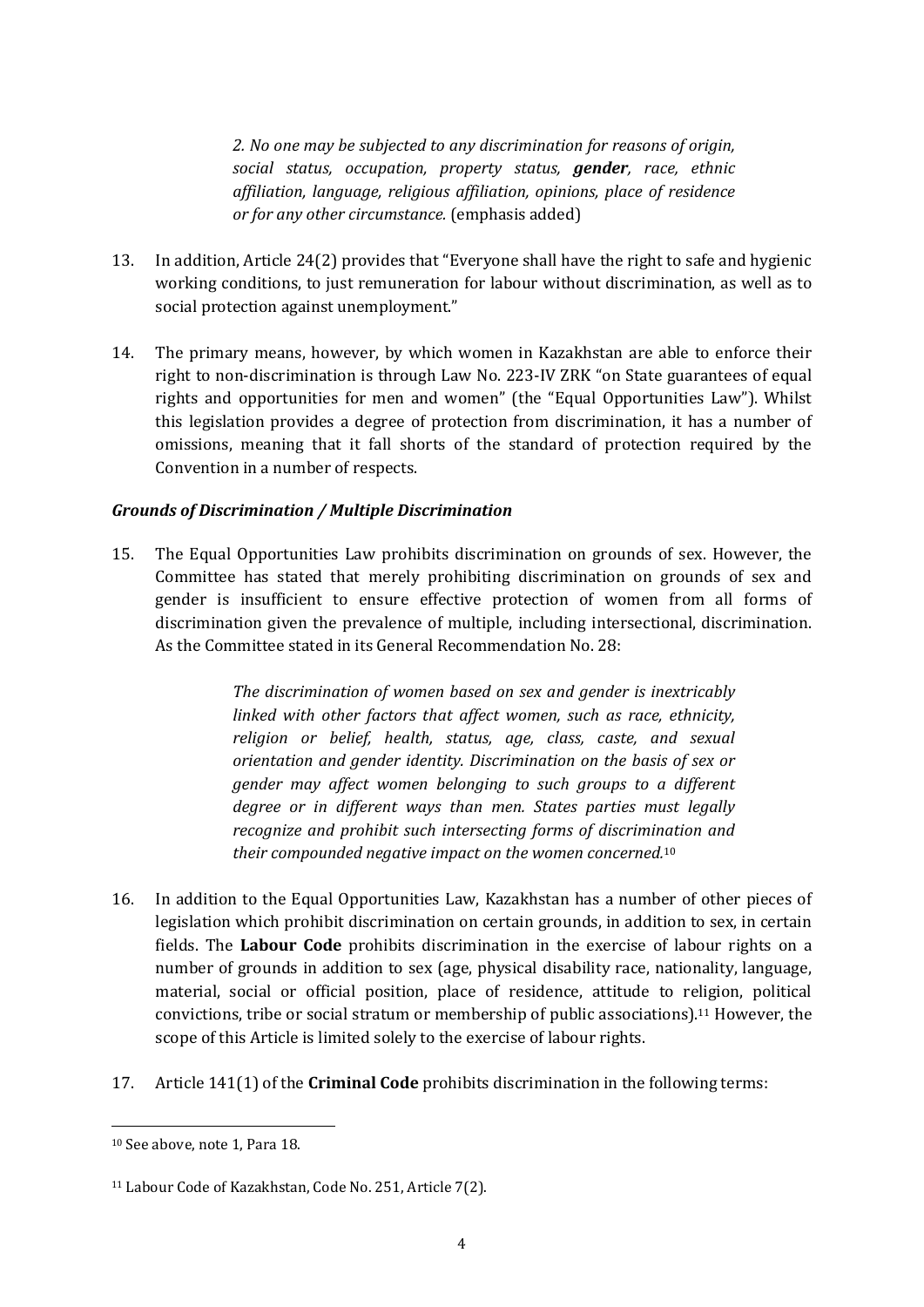*Direct or indirect restriction of the rights and freedoms of a man and a citizen based on motives of origin, social, official, or property status, sex, race, nationality, language, attitude towards religion, convictions, place of residence, or his belonging to public associations, or based on any other circumstances, - shall be punished by a fine in an amount from two hundred up to one thousand monthly assessment indices, or in an amount of wages of other income of a given convict for a period from two to five months, or by detention under arrest for a period up to three months, or by imprisonment for a period up to one year.<sup>12</sup>*

- 18. ERT believes, however, that prohibition of discrimination should be done through civil liability and not through the criminal law for a number of reasons. First, discrimination does not require intent and may, indeed, be entirely unintentional, whereas a key principle of criminal law is the presence of *mens rea*, i.e. that the person had an intention to commit the offence (or was at least negligent or reckless). In cases where the discrimination was entirely unintentional, criminal liability would not be appropriate. Secondly, a key evidential requirement in discrimination cases is the reversal of the burden of proof, described in paragraphs 46 to 49 below. In criminal law, however, the presumption of innocence is a well-established principle under international and European law<sup>13</sup> and the reversal of the burden of proof would be entirely incompatible with this principle. As a result, it is much harder to establish liability for discrimination in criminal proceedings than in civil proceedings. Thirdly, the focus of criminal proceedings is on punishment of the offender, whereas a key purpose of anti-discrimination law is to provide the victim with an effective remedy.
- 19. Both the **Criminal Procedure Code** and the **Civil Procedure Code** contain provisions prohibiting discrimination on the same grounds as in Article 14 in the Constitution in criminal and civil proceedings respectively.<sup>14</sup>
- 20. Together, these additional pieces of legislation fall far short of what is required under the Convention in that they fail to protect women from multiple, including intersectional discrimination, i.e. in all fields of women's lives under the Convention. Indeed, none of the pieces of legislation, including the Equal Opportunities Law, explicitly prohibits multiple, including intersectional, discrimination. ERT believes that these omissions limit the extent to which women can enjoy protection from all forms of discrimination, as required by the Convention.
- 21. ERT notes with concern that there are a number of grounds of discrimination which are of particular importance to women given their inextricable to sex and gender and which are

<sup>12</sup> Criminal Code of Kazakhstan, Law No. 167 of 16 July 1997.

<sup>13</sup> See, for example, Article 14(2) of the International Covenant on Civil and Political Rights and Article 6(2) of the European Convention on Human Rights.

<sup>14</sup> Article 21(2) of the Criminal Procedure Code of Kazakhstan, Law No. 206 of 14 December 1997 and Article 13(2) of the Civil Procedure Code of Kazakhstan, Law No. 411-I of 13 July 1999.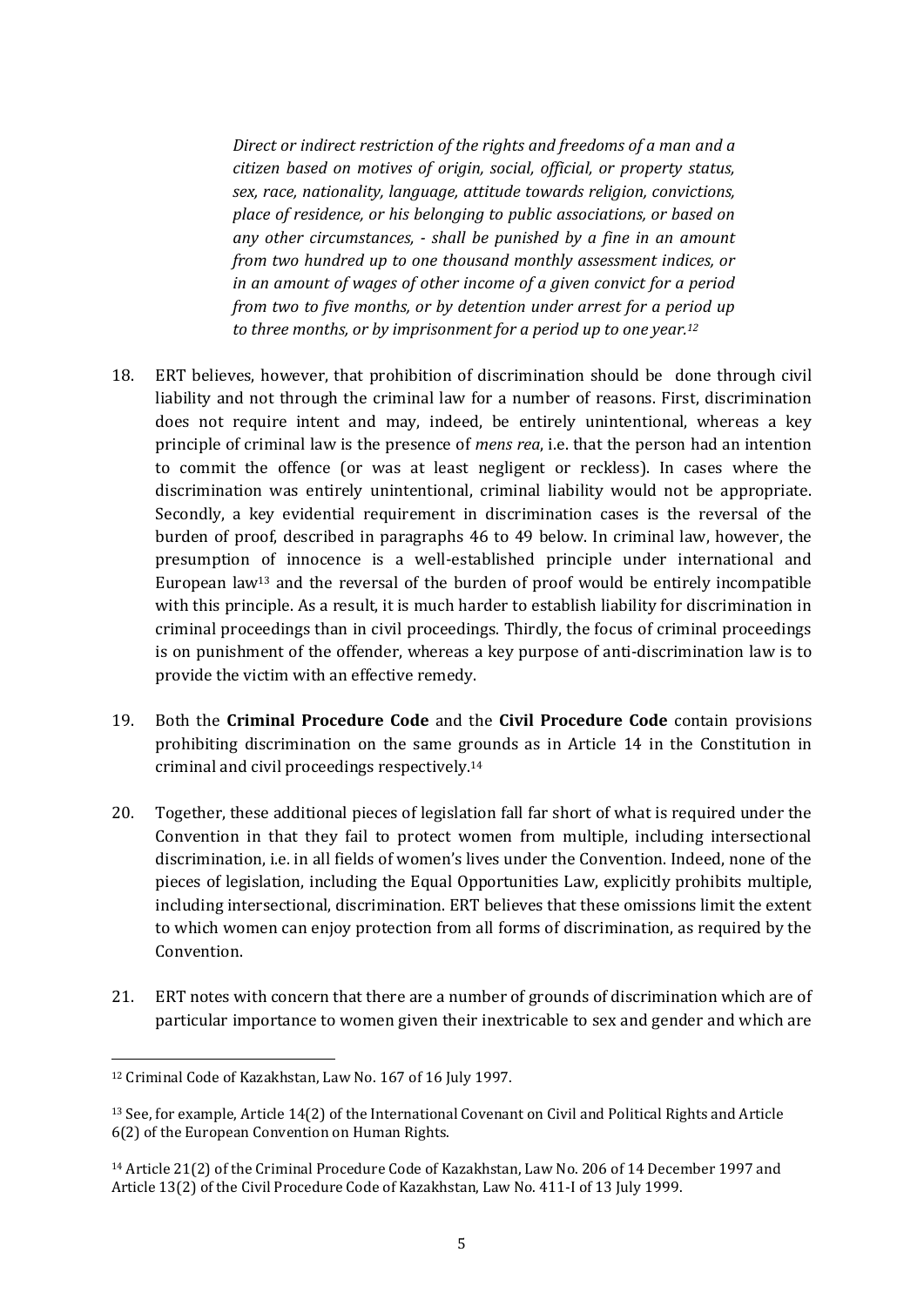not included within any legislation These include **descent; sexual orientation; gender identity; civil, family or carer status; disability; health status** and **economic status**.

- 22. ERT is also concerned that a number of further grounds which intersect with sex, resulting in a "compounded negative impact on women", including **birth** and **national or social origin** are also omitted from legislation. Each of these omitted grounds in included in the list of explicitly protected grounds provided in Principle 5 of the Declaration of Principles on Equality, and each has been recognised either by other international human rights instruments, or by Treaty Bodies responsible for their interpretation and implementation.<sup>15</sup>
- 23. In light of the Committee's concern that women enjoy protection from all forms of discrimination, not solely on the basis of their sex or gender, the absence of any provisions in the Equal Opportunities Law prohibiting multiple, including intersectional, discrimination which includes these grounds is a cause for concern.

### *Discrimination on the Basis of Perception and Discrimination by Association*

- 24. The Equal Opportunities Law neither prohibits discrimination on the basis of perception nor discrimination by association.
- 25. The Declaration of Principles on Equality includes both discrimination on the basis of perception and discrimination by association in its definition of discrimination.<sup>16</sup> While the Convention does not explicitly prohibit either of these forms of discrimination, the Committee has stated in General Recommendation No. 28, in relation to Article 2 that:

<sup>15</sup> **Health status**; **sexual orientation** and **gender identity** are all referred to by the Committee in its *General Recommendation No. 28 on the core obligations of States parties under article 2*, CEDAW/C/GC/28, 2010, Para 18. **Descent** is a prohibited ground under Article 1(1) of the International Convention on the Elimination of All Forms of Racial Discrimination (G.A. Res. 2106 (XX), Annex, 20 UN GAOR Supp. (No. 14) at 47, UN Doc. A/6014 (1966), 660 U.N.T.S. 195). The Human Rights Committee has stated that **marital status** is a protected ground under "other status" provided in Articles 2(1) and 26 of the International Covenant on Civil and Political Rights (*Danning v. the Netherlands* (Communication No. 180/1984), UN Doc. CCPR/C/OP/2 at 205 (1990); and *Sprenger v. the Netherlands* (Communication No. 395/1990), UN Doc. CCPR/C/44/D/395/1990 (1992)). Discrimination on grounds of **disability** is expressly prohibited under Article 4 of the Convention on the Rights of Persons with Disabilities (G.A. Res. 61/106, Annex I, UN GAOR,  $61^{st}$  Sess., Supp. No. 49, at 65, UN Doc.  $A/61/49$  (2006)). The Committee on Economic, Social and Cultural Rights has also stated that disability is a prohibited ground which falls within "other status" in Article 2(2) of the International Covenant on Economic, Social and Cultural Rights (Committee on Economic, Social and Cultural Rights, *General Comment No. 20: Non-discrimination in economic, social and cultural rights*, UN Doc. E/C.12/GC/20, 2009, Para 28.). The Committee on Economic, Social and Cultural Rights has stated that the ground of **economic situation** falls under "other status" in Article 2(2) in the International Covenant on Economic, Social and Cultural Rights. (Committee on Economic, Social and Cultural Rights, *General Comment No. 20: Non-discrimination in economic, social and cultural rights*, UN Doc. E/C.12/GC/20, 2009, Para 35.) **Birth**; and **national or social origin**; are prohibited grounds under Articles 2(1) and 26 of the International Covenant on Civil and Political Rights (G.A. Res. 2200A (XXI), 21 UN GAOR Supp. (No. 16) at 52, UN Doc. A/6316 (1966), 999 U.N.T.S. 171) and Article 2(2) of the International Covenant on Economic, Social and Cultural Rights. (G.A. Res. 2200A (XXI), 21 UN GAOR Supp. (No. 16) at 49, UN Doc. A/6316 (1966), 993 U.N.T.S. 3.).

<sup>16</sup> See above, note 2, Principle 5, p. 6.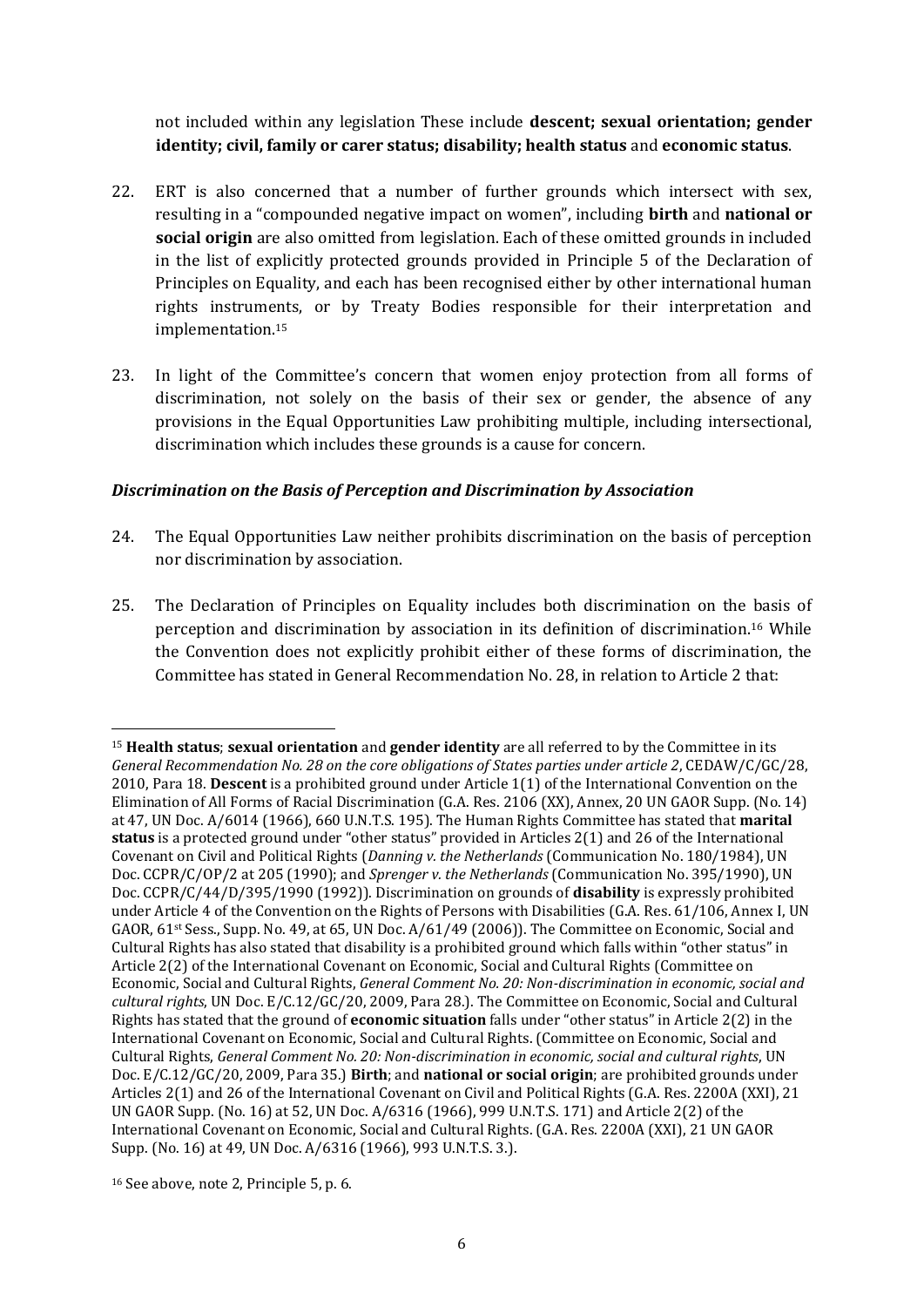*The term "discrimination in all its forms" clearly obligates the State party to be vigilant in condemning all forms of discrimination, including forms that are not explicitly mentioned in the Convention or that may be emerging.*<sup>17</sup>

26. Both discrimination on the basis of perception and discrimination by association have been recognised as forms of discrimination by other treaty bodies. For example, the Committee on Economic, Social and Cultural Rights has said in its General Comment No. 20, in relation to Article 2(2) of the International Covenant on Economic, Social and Cultural Rights (which prohibits discrimination in the enjoyment of Covenant rights) that:

> *Membership [of a protected group] also includes association with a group characterized by one of the prohibited grounds (e.g. the parent of a child with a disability) or perception by others that an individual is part of such a group (e.g. a person has a similar skin colour or is a supporter of the rights of a particular group or a past member of a group)*. 18

27. ERT recalls the Committee's belief that the Convention: "is part of a comprehensive international human rights legal framework directed at ensuring the enjoyment by all of all human rights and at eliminating all forms of discrimination against women on the basis of sex and gender."<sup>19</sup> This view reflects the principle that the treaties which make up the international human rights framework are complementary and, wherever possible, should be interpreted consistently so as to provide the highest level of protection. As both discrimination on the basis of perception and discrimination by association have been recognised as forms of discrimination under other treaties, ERT believes that they should thus be recognised as forms of discrimination prohibited under the Convention. Consequently, the fact that the Equal Opportunities Law does not explicitly cover both of these forms of discrimination represents a failure of the state party to ensure that it effectively prohibits all forms of discrimination.

#### *Forms of Discrimination*

28. As noted above at paragraph 10, the Committee called on Kazakhstan in 2007 to ensure that the draft law on equal rights and opportunities "contains a definition of discrimination in line with article 1 of the Convention, encompassing both direct and indirect discrimination".<sup>20</sup> Article 1 defines discrimination against women as:

<sup>17</sup> See above, note 1, Para 15.

<sup>18</sup> Committee on Economic, Social and Cultural Rights, *General Comment No. 20: Non-discrimination in economic, social and cultural rights*, UN Doc. E/C.12/GC/20, 2009, Para 16.

<sup>19</sup> See above, note 1, Para 3.

<sup>20</sup> See above, note 9.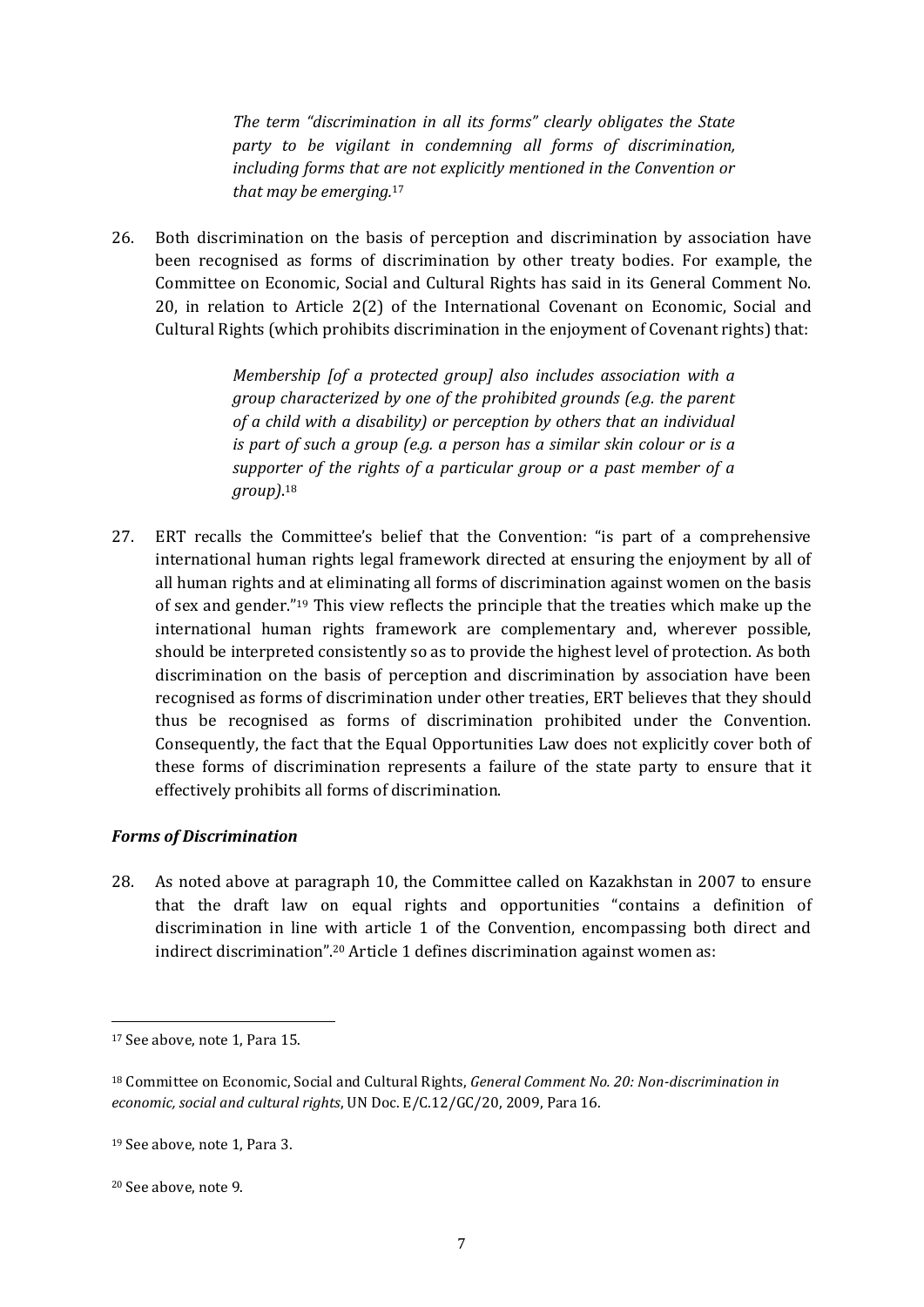*[A]ny distinction, exclusion or restriction made on the basis of sex which has the effect or purpose of impairing or nullifying the recognition, enjoyment or exercise by women, irrespective of their marital status, on a basis of equality of men and women, of human rights and fundamental freedoms in the political, economic, social, cultural, civil or any other field.*

29. The Committee has previously elaborated on what is meant by "direct discrimination" and "indirect discrimination" in its General Recommendation No. 28:

> *Direct discrimination against women constitutes different treatment explicitly based on grounds of sex and gender differences. Indirect discrimination against women occurs when a law, policy, programme or practice appears to be neutral in so far as it relates to men and women, but has a discriminatory effect in practice on women because pre-existing inequalities are not addressed by the apparently neutral measure.* (emphasis added)

- 30. Article 1(3) of the Equal Opportunities Law defines "discrimination against women" as "any limitation or violation of human rights and freedoms or humiliation on the basis of sex".<sup>21</sup> It contains no reference to, or definition of, "direct discrimination" or "indirect discrimination". ERT believes that the definition used in the Equal Opportunities Law fall short of what is required by the Convention in a number of respects.
- 31. First, the definition is such that only limitation or violation of human rights and freedoms is prohibited. The Committee has stated in its General Recommendation No. 28, however, that States Parties must "enact legislation that prohibits discrimination *in all fields of women's lives under the Convention* and throughout their lifespan".<sup>22</sup> (emphasis added) The definition in Article 1(3) is therefore too narrow in that it does not prohibit discrimination in fields which fall outside of human rights and freedoms, but which are nevertheless encompassed by the Convention, for example, family relations (Article 16),
- 32. Second, the term "restriction or denial" is far narrower than the term "different treatment" used by the Committee in its definition of "direct discrimination". It is possible for men and women to be treated differently, without women necessarily being restricted or denied a particular right or freedom, but which nevertheless has a negative impact upon women. For example, less favourable treatment for female students than male students in schools may not necessarily restrict or deny the female students' right to education, but nevertheless still amounts to discrimination under the Convention. Alternatively, measures which treat men and women equally but separately, for example by segregating men and women in situations where it cannot be justified, may reinforce

<sup>21</sup> Committee on the Elimination of Discrimination against Women, *Consideration of reports submitted by States parties under article 18 of the Convention on the Elimination of All Forms of Discrimination against Women, Combined third and fourth periodic reports: Kazakhstan*, UN Doc. CEDAW/C/KAZ/3-4, 22 March 2012, Para 134.

<sup>22</sup> See above, note 1, Para 31.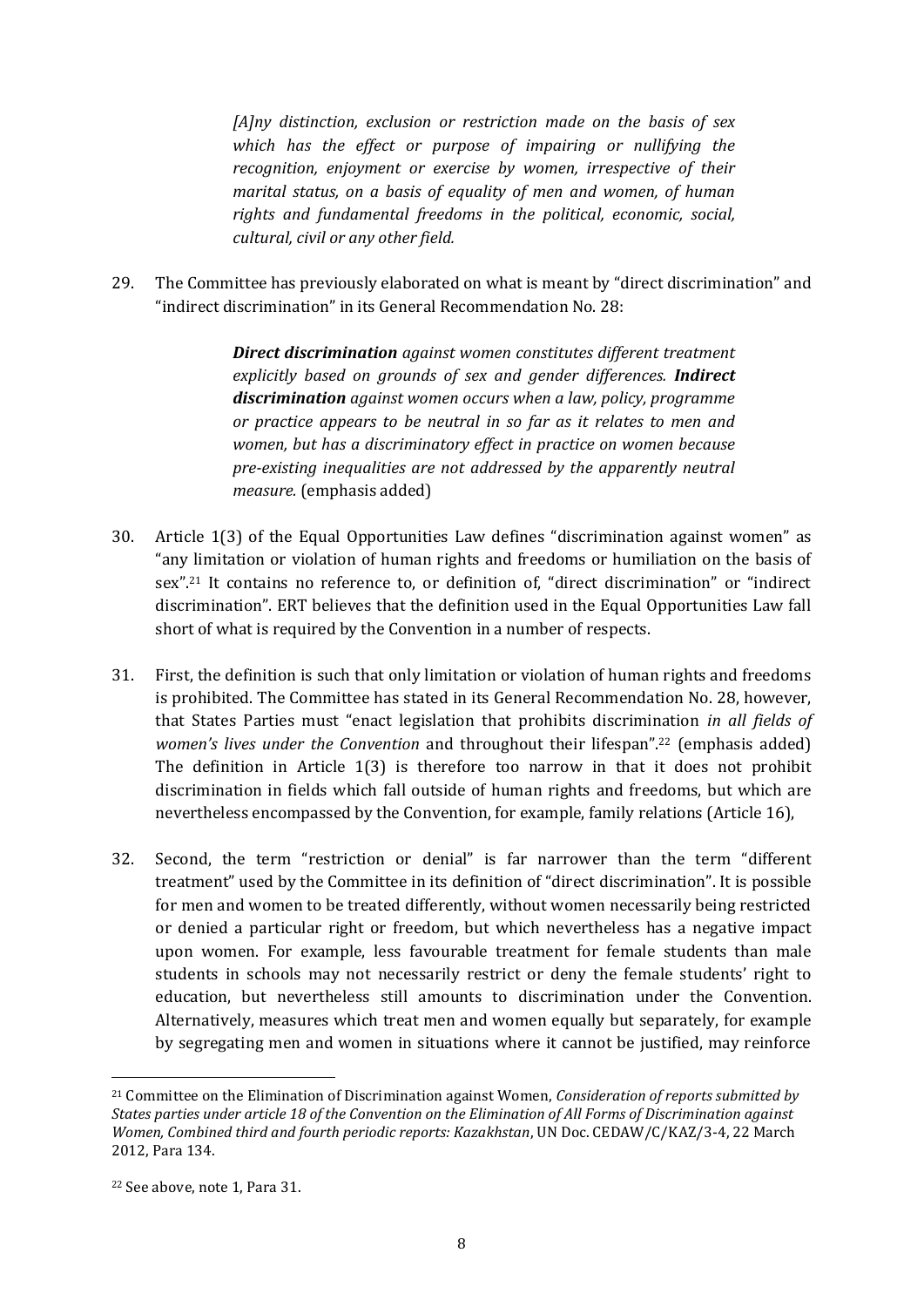gender stereotypes and socially constructed gender differences without restricting or denying women any particular right or freedom.

- 33. Third, the term "restriction or denial" would appear, or could be interpreted, to exclude indirect discrimination from its scope. Indirect discrimination, which appears to be neutral at face value, may not necessarily be considered as a "restriction or denial" of women's rights given that it will be neutral in its appearance and nominally treat men and women equally.
- 34. As such, ERT does not agree with the conclusions of Kazakhstan that the definition in Article 1(3) is "all-encompassing and is not contrary to the Constitution"<sup>23</sup> and that "the Act on State guarantees of equal rights and opportunities for men and women contains a definition of gender discrimination that is in line with article 1 of the Convention".<sup>24</sup> ERT shares the concern expressed by the Committee in 2007 about the "apparent limited understanding in the State party of the concepts of formal and substantive equality and of the prohibition of direct and indirect discrimination against women contained in the Convention".<sup>25</sup> These concerns appear to remain as valid as they were in 2007.
- 35. The terms "direct discrimination" and "indirect discrimination" should, as requested by the Committee, be explicitly included and defined in the Equal Opportunities Law so as to comply with international best practice and General Recommendation No. 28 and so as to ensure the fullest and clearest protection for women from discrimination.

#### *Harassment*

36. The Equal Opportunities Law contains no provisions defining or prohibiting harassment as a form of discrimination or as a separate form of prohibited conduct. While the Convention does not explicitly define or prohibit harassment as a form of discrimination, as noted above, the Committee has stated in General Recommendation No. 28, in relation to Article 2 that:

> *The term "discrimination in all its forms" clearly obligates the State party to be vigilant in condemning all forms of discrimination, including forms that are not explicitly mentioned in the Convention or that may be emerging.*<sup>26</sup>

37. Harassment has been recognised as a form of discrimination by other treaty bodies. For example, the Committee on Economic, Social and Cultural Rights has said in its General

<u>.</u>

<sup>23</sup> See above, note 21.

<sup>24</sup> *Ibid*., Para 139.

<sup>25</sup> See above, note 9, Para 11.

<sup>26</sup> See above, note 1, Para 15.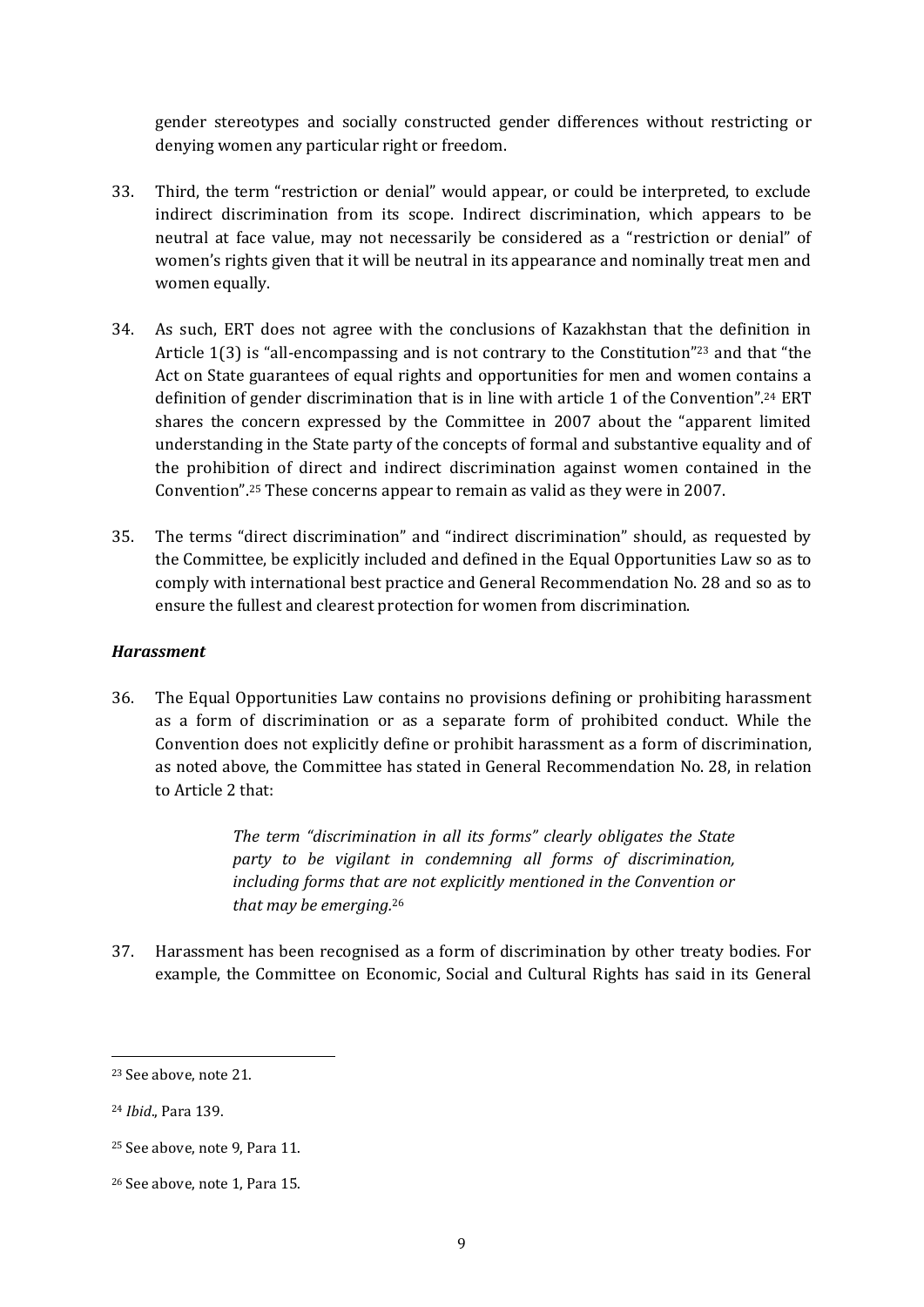Comment No. 20, in relation to Article 2(2) of the International Covenant on Economic, Social and Cultural Rights that "Discrimination also includes (...) harassment".<sup>27</sup>

- 38. As noted above, the Committee has stated that the Convention: "is part of a comprehensive international human rights legal framework directed at ensuring the enjoyment by all of all human rights and at eliminating all forms of discrimination against women on the basis of sex and gender."<sup>28</sup> This view reflects the principle that the treaties which make up the international human rights framework are complementary and, wherever possible, should be interpreted consistently so as to provide the highest level of protection. As harassment has been recognised as a form of discrimination under other treaties, ERT believes that it should it be recognised as a form of discrimination prohibited under the Convention.
- 39. Indeed, the Committee itself, in the context of employment, has stated that equality "can be seriously impaired when women are subjected to gender-specific violence, such as sexual harassment in the workplace."<sup>29</sup> ERT believes that harassment outside of the workplace, for example, in the provision of goods or services or in access to education or healthcare, can also seriously impair the right to equality.
- 40. Consequently, the fact that the Equal Opportunities Law does not explicitly prohibit harassment represents a failure of the state party to ensure that it effectively prohibits all forms of discrimination.

## *Access to Justice*

- 41. The Equal Opportunities Law contains few provisions which govern how women who have suffered discrimination can obtain access to justice, including appropriate remedies. Those provisions which do exist are vague. Article 10(4) provides that "Persons who believe that have been discriminated against in employment may apply to agencies and organisations operating in the field of equal rights and equal opportunities for men and women" however it does not specify the agencies and organisations to which people may bring complaints, nor does it set out any procedure by which such complaints should be brought.
- 42. Although Article 4 states that "Laws and regulations which limit or infringe equal rights and equal opportunities for men and women, can be challenged in court in the manner provided by the civil procedural legislation of the Republic of Kazakhstan", it is not clear exactly how individuals can challenge discrimination which does not consist of a law or regulation, but the action (or omission) of an individual or organisation, whether in the public or private sector.

<sup>27</sup> See above, note 18, Para 7.

<sup>28</sup> See above, note 1, Para 3.

<sup>29</sup> Committee on the Elimination of Discrimination against Women, *General Recommendation No. 19: Violence against women*, UN Doc. A/47/38 at 1, 1993, Para 17.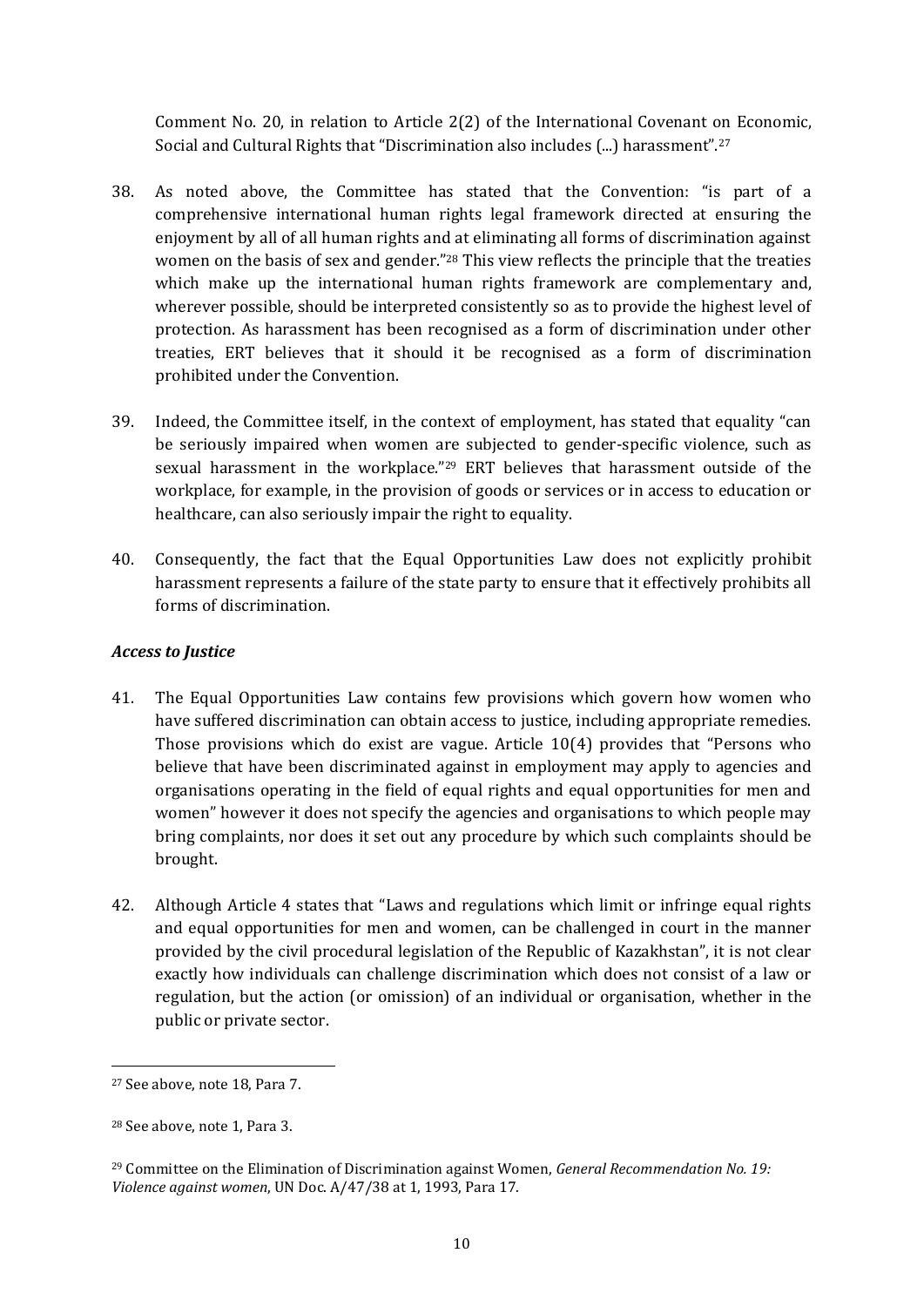- 43. Article 15 provides that "Violation of the legislation of the Republic of Kazakhstan on state guarantees of equal rights and equal opportunities for men and women entails responsibility established by the laws of the Republic of Kazakhstan." It is unclear, however, from the Law, exactly what the consequences are where responsibility for discrimination is found e.g. whether responsibility is criminal, civil or administrative; or what the possible remedies and sanctions available are.
- 44. ERT is concerned by this lack of clarity and the failure of the Law to set out clear procedures and remedies available where women have suffered discrimination. ERT believes that the Law, as it stands, falls far short of what is required under Article 2, particularly as interpreted by the Committee in its General Recommendation No. 28 where it stated that:
	- States parties must ensure that women can invoke the principle of equality in support of complaints of acts of discrimination contrary to the Convention, committed by public officials or by private actors. States parties must further ensure that women have recourse to affordable, accessible and timely remedies, with legal aid and assistance as necessary, to be settled in a fair hearing by a competent and independent court or tribunal, where appropriate;<sup>30</sup> and
	- States parties [must] provide reparation to women whose rights under the Convention have been violated. Without reparation the obligation to provide an appropriate remedy is not discharged. Such remedies should include different forms of reparation, such as monetary compensation, restitution, rehabilitation and reinstatement; measures of satisfaction, such as public apologies, public memorials and guarantees of non-repetition; changes in relevant laws and practices; and bringing to justice the perpetrators of violations of human rights of women.<sup>31</sup>
- 45. ERT notes the State Party's report which states that women filed nearly 154,000 actions and complaints in court in 2008, 174,000 in 2009 and 168,000 in 2010 but that "none of the actions filed involved any allegation of gender discrimination".<sup>32</sup> ERT believes that this reflects a lack of awareness of the Equal Opportunities amongst women and lawyers, a lack of clarity in the Law as to how to bring complaints, and weaknesses in the Law in its ability to provide appropriate and effective remedies for women who have suffered discrimination.
- 46. ERT is also concerned by the failure of the Law to contain any provision reversing the burden of proof in discrimination proceedings. Principle 21 of the Declaration of Principles on Equality states that:

*Legal rules related to evidence and proof must be adapted to ensure that victims of discrimination are not unduly inhibited in obtaining* 

<u>.</u>

<sup>30</sup> See above, note 9, Para 34.

<sup>31</sup> *Ibid*., Para 32.

<sup>32</sup> See above, note 20, Para 151.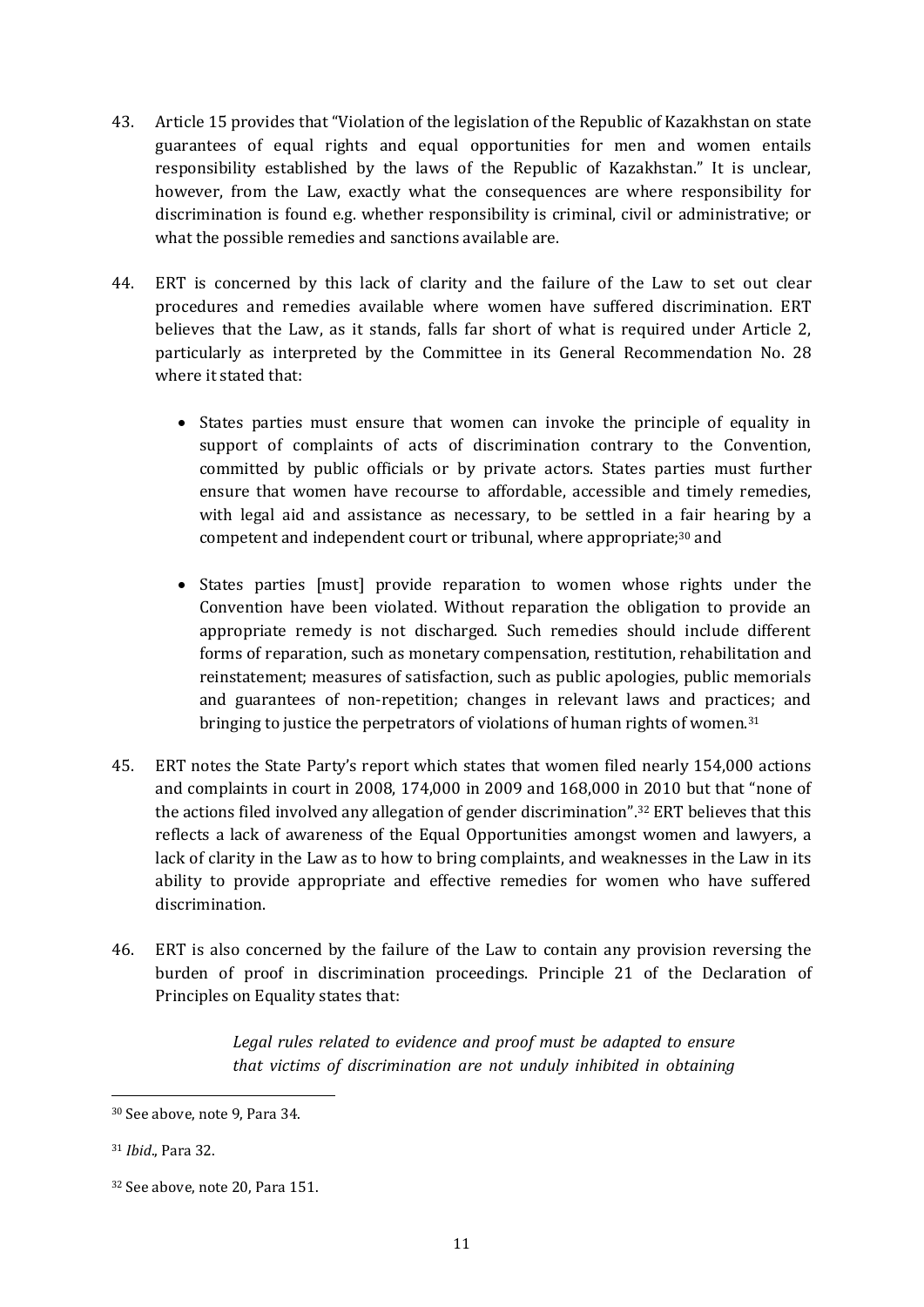*redress. In particular, the rules on proof in civil proceedings should be adapted to ensure that when persons who allege that they have been subjected to discrimination establish, before a court or other competent authority, facts from which it may be presumed that there has been discrimination (*prima facie *case), it shall be for the respondent to prove that there has been no breach of the right to equality.*<sup>33</sup>

47. Although the Committee has not yet stated that the Convention requires a reversed burden of proof in discrimination cases, other Treaty Bodies have stated that the proceedings aimed at enforcement of the right to non-discrimination requires such a shift. For example, the Committee on Economic, Social and Cultural Rights has stated in its General Comment No. 20 that:

> *Where the facts and events at issue lie wholly, or in part, within the exclusive knowledge of the authorities or other respondent, the burden of proof should be regarded as resting on the authorities, or the other respondent, respectively.*<sup>34</sup>

- 48. As noted above, the Committee has stated that the Convention is part of a comprehensive international human rights legal framework, reflecting the complementarity of the treaties and the preference that they be interpreted consistently so as to provide the highest level of protection.<sup>35</sup>
- 49. ERT therefore believes that the failure to include a provision which reverses the burden of proof in discrimination proceedings represents a failure on the part of Kazakhstan to ensure its legislation is fully compliant with the right to non-discrimination under the Convention.
- 50. In conclusion, ERT is concerned that the scope and definition of the right to nondiscrimination provided by the Equal Opportunities Law is inconsistent with the requirements placed on States Parties by Article 2 of the Convention, as elaborated by the Committee in its General Recommendation No. 28. ERT therefore calls on the Committee to urge the government of Kazakhstan to amend the law, in particular by ensuring that it:
	- Prohibits multiple, including intersectional discrimination, against women where it occurs in combination with their race; ethnicity; descent; religion; sexual orientation; gender identity; age; civil, family or carer status; disability; health status; economic status; birth; language; political or other opinion; national or social origin; or nationality;

<u>.</u>

<sup>33</sup> See above, note 2, Principle 21, p 13.

<sup>34</sup> See above, note 18, Para 40.

<sup>35</sup> See above, note 1, Para 3.